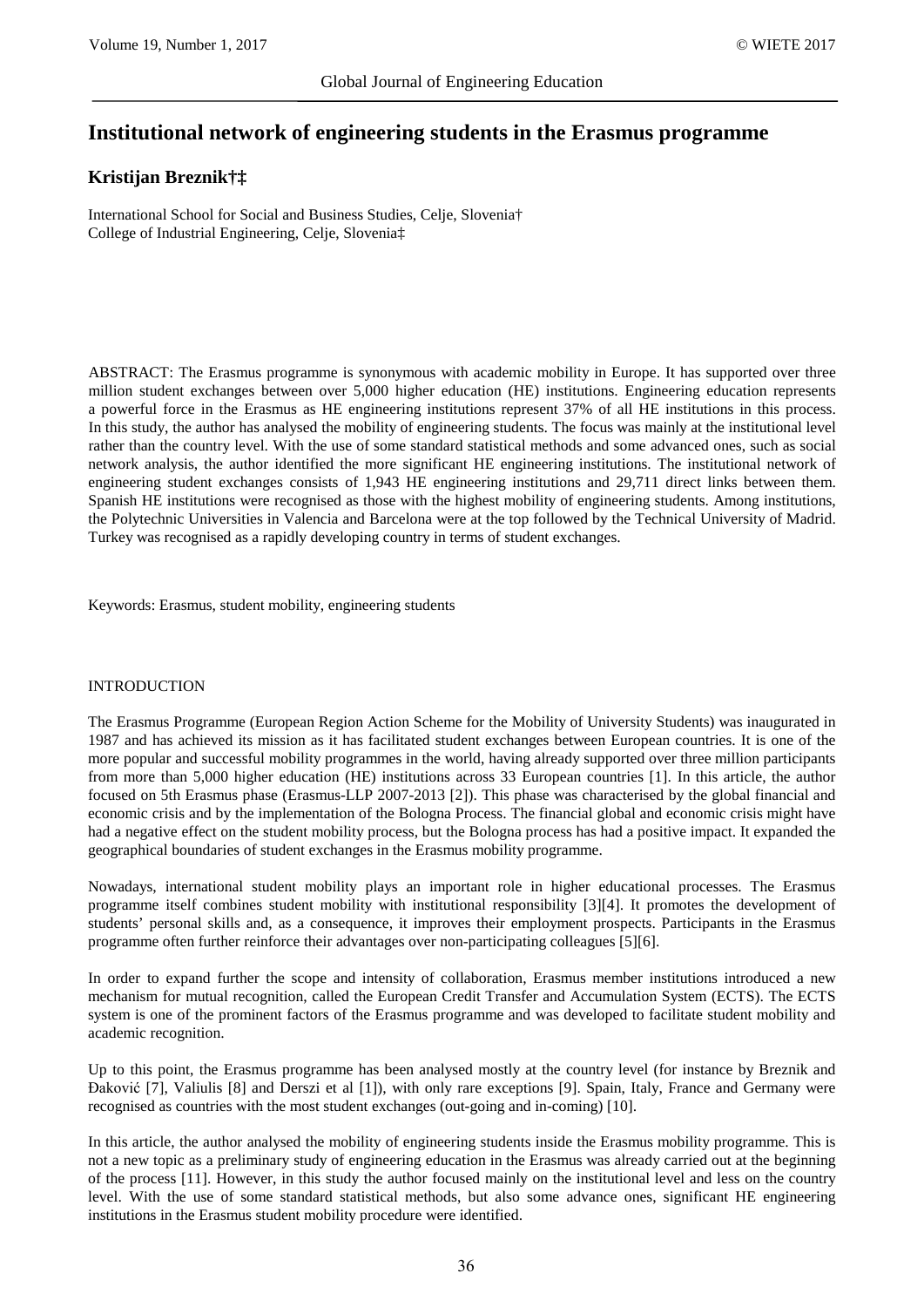#### RESEARCH METHODOLOGY

The micro data set on student mobility for the Erasmus programme contains the following information for each student exchange in the 5th Erasmus phase: sending and receiving HE institution; sending and receiving country; gender and age of student; type of mobility; and subject area. In the period between 2007 and 2013, over 1.3 million students and 5,198 HE institutions were involved in the Erasmus student exchange process. Among them, the author identified 1,943 HE institutions that participated in at least one engineering student exchange. Engineering student exchanges were considered to be exchanges that were classified under study area number 5 (engineering, manufacturing and construction) in the International Standard Classification of Education (ISCED) [12].

It seems natural to perceive Erasmus student mobility as a network of exchanges between HE institutions. For this reason, the author also analysed the data using (social) network analytic procedures. In general, a (social) network is defined as a set of actors and a relation or relations between them [13]. In this case, HE engineering institutions represent actors and student exchanges between HE engineering institutions define the relationship. The obtained network (the author will call it the institutional network), can be classified as a directed (with a link from home to host HE engineering institution) and weighted (a weight of the link between two HE engineering institutions is determined by the number of student exchanges) large network. Standard techniques to deal with networks (basic notions of a network, network centrality measures, etc) are described by, for instance, De Nooy et al [14]. The following paragraph has a more profound description of the network analytic method used in this article, the notion of *island*.

An advanced approach to explore a given (large) network refers to identifying and analysing its important parts. Using the notion of islands one can identify groups of nodes in a network that are more tightly connected as nodes outside the island. A node island of size [k,K] is defined as a weakly connected subnetwork with a number of nodes in the interval [k,K], such that the nodes inside the island have larger values of selected property p than their neighbours outside the island. Similarly, a line island of size [k,K] is a weakly connected subnetwork with a number of nodes in the interval [k,K], such that the links linking nodes of the island to their neighbours outside the island have weights *w* lower than the values of links of a maximal spanning tree inside the island [15].

Programmes for transforming data into a useful format and for producing networks were written in R [16]. R is a free software environment for statistical computing and was also applied for classical statistical analysis. For the analysis of networks the Pajek programme [17] was used.

#### RESULTS

In Figure 1a, the author presented a distribution of HE engineering institutions involved in the Erasmus process by country. Readers can observe that France is the country with the highest number of institutions by a convincing margin (over 300 HE engineering institutions in the Erasmus process). It is followed by Germany (clearly second with over 200 HE engineering institutions) and a group of 5 countries: Poland, United Kingdom, Turkey, Spain and Italy. All other countries have fewer than 100 HE engineering institutions involved in the process. Distribution of out-going and in-coming engineering mobility students by country can be found in Figure 1b. Spain is the country with the most students, moreover, the number of out-going students from Spain exceeds the number of all mobile students from the second placed Germany. Germany is closely followed by France and Italy. Significantly fewer students are mobile in Turkey, Poland, Romania, etc.



Figure 1: a) distribution of HE engineering institutions by country; b) distribution of engineering mobility students by country.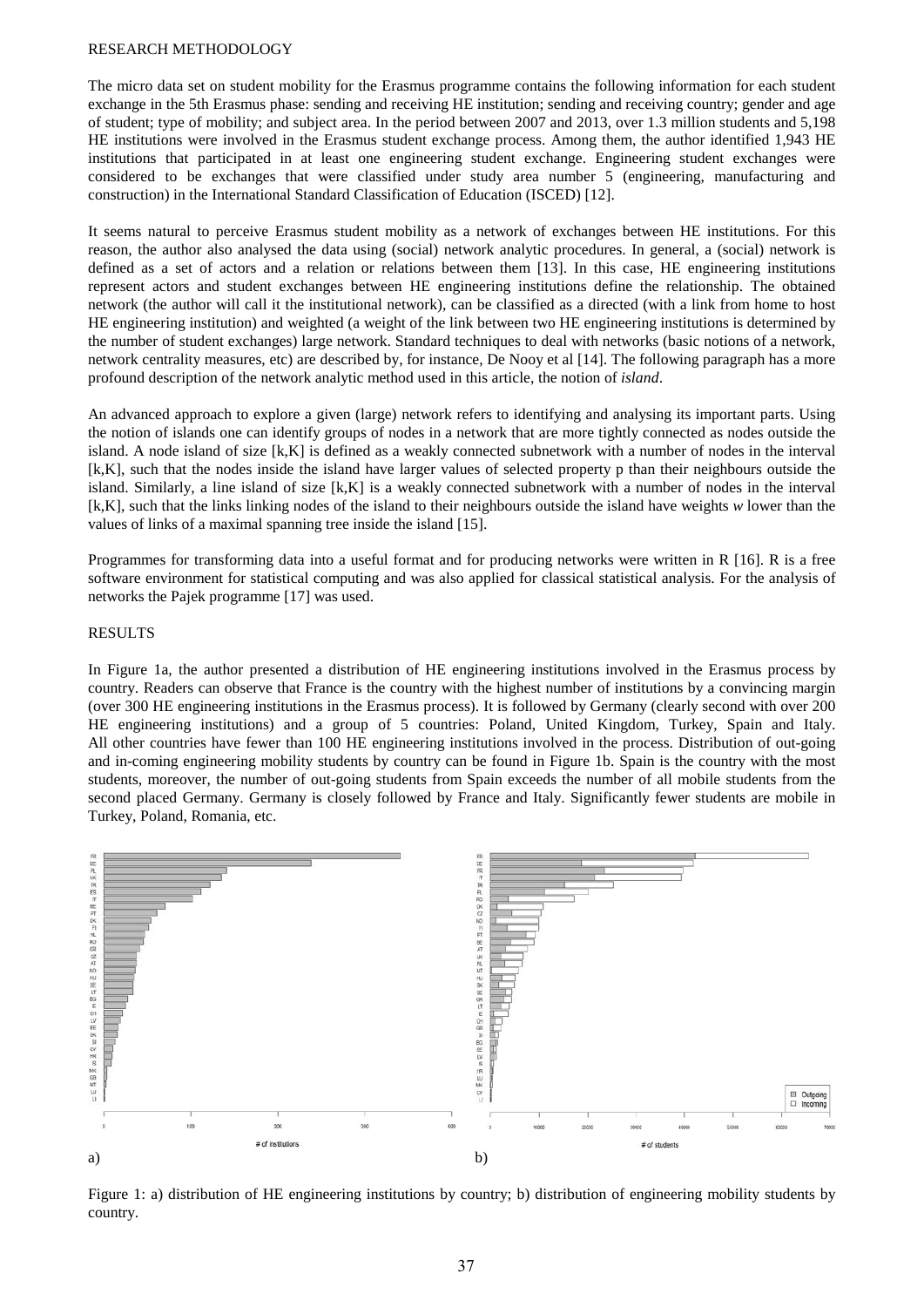An interesting observation can be made in Figure 1b, when examining the ratio between out-going and in-coming students per country. Spain, Turkey and Portugal are more student export oriented. On the other hand, Germany, Romania, Denmark and Norway are more import oriented.

The institutional network consists of 1,943 HE engineering institutions and 29,711 directed links between them. The network density is 0.008 and, therefore, it can be classified as a sparse network. The average degree of the node (a node represents an HE engineering institution) is 30.58, i.e. on average, each institution has slightly over 30 contacts (in- and out-going) with other institutions. The degree distribution of the entire institutional network in log-log scale is presented in Figure 2. One can observe that only three institutions have their degree over 500 (they share Erasmus contacts via student exchanges with over 500 HE engineering institutions). On the other hand, there are many engineering institutions with a low degree frequency. Generally speaking, the degree distribution lies on a straight line indicating scalefree property of the network [18]. This a well-known characteristic of many real-world type of networks.



Figure 2: Degree distribution of institutional network.

By simple analysis of weighted links and actor degrees in the network, the author provided Table 1 that contains a list of HE engineering institutions in the Erasmus programme with the highest number of student exchanges. HE engineering institutions are ordered by the sum of in-coming students (in-students) and out-going students (Out-students). Among the 10 HE engineering institutions in Table 1, four are from Spain, two from Italy and one each from Sweden, Germany, the Czech Republic and Portugal. At the top of Table 1, one can find the Polytechnic University of Valencia, which exchanged 9,608 engineering students over the observed period. This institution is clearly the most popular choice for Erasmus mobility by international engineering students. It is also sending almost as many students to foreign HE engineering institutions (4,708 out-students). In the category of sending students, the Polytechnic University of Catalonia and the Technical University of Madrid are more successful than others by sending over 5,000 engineering students. An even more objective parameter is the ratio between in- and out-students calculated for each HE engineering institution. A higher ratio indicates that the HE engineering institution is recognised by foreign engineering students. On the other hand, a lower ratio should mean that the HE engineering institution is sending more students than receiving students. The highest ratio number between HE engineering institutions in Table 1 is by the Royal Institute of Technology from Stockholm (exactly 4.16). A significantly smaller, but also positive ratio, is demonstrated by the Technical University of Lisbon (1.50), the Czech Technical University in Prague (1.28), the Technical University of Munich (1.27) and the institution on the top of Table 1, the Polytechnic University of Valencia (1.04). The other six HE engineering institutions from Table 1 have ratios below 1.0, the lowest being the Technical University of Madrid (0.52) and University of Seville (0.59).

Table 1: Top 10 HE institutions regarding to the number of exchanged engineering students.

| HE institution name                     | Code                   | In-students | Out-students | In-ties | Out-ties |
|-----------------------------------------|------------------------|-------------|--------------|---------|----------|
| Polytechnic University of Valencia      | <b>VALENCI02</b><br>E  | 4,900       | 4,708        | 353     | 341      |
| Polytechnic University of Catalonia     | <b>BARCELO03</b><br>E. | 3,445       | 5,842        | 308     | 345      |
| Technical University of Madrid          | E MADRID05             | 2,720       | 5,185        | 276     | 318      |
| Polytechnic University of Milan         | MILANO02               | 3,491       | 3,776        | 276     | 320      |
| Polytechnic University of Turin         | I TORINO02             | 2.089       | 2,592        | 186     | 168      |
| Royal Institute of Technology Stockholm | S STOCKHO04            | 3,689       | 887          | 183     | 110      |
| Technical University of Munich          | <b>D MUNCHEN02</b>     | 2,313       | 1,827        | 204     | 177      |
| Czech Technical University in Prague    | <b>CZ PRAHA10</b>      | 2,252       | 1.754        | 202     | 173      |
| Technical University of Lisbon          | P LISBOA04             | 2,185       | 1,454        | 205     | 143      |
| University of Seville                   | E SEVILLA01            | 1.270       | 2.154        | 126     | 153      |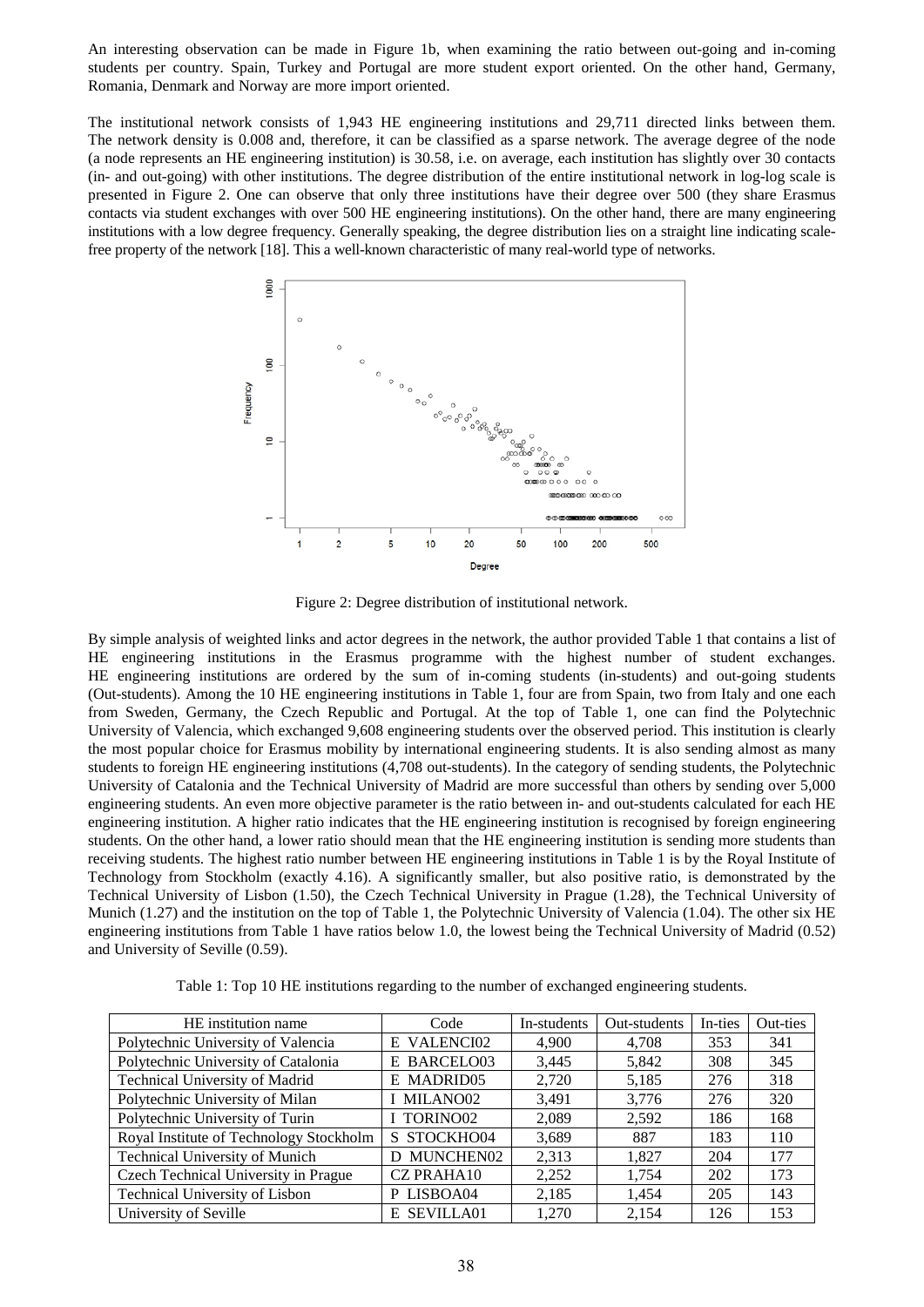The author continued the analysis by deleting all links in the network with weights lower than 141 (which is two-thirds of the highest weight). In other words, the author used a *line cut technique* and deleted all links with values below the 33rd percentile. All remaining links and institutions belonging to them are presented in Figure 3. Not surprisingly, many HE engineering institutions displayed in Figure 3 are also present in Table 1. Moreover, they share the links with the highest values. Only one institution from Table 1 is missing (the Technical University of Lisbon). However, the highest value on links in the institutional network is interestingly the one pointing from the Polytechnic University of Turin to the Athlone Institute of Technology in Dublin (with 211 students). The strongest and the most important links are in both ways weighted with more than 141 students (this is indicated as a both-way link between two HE engineering institutions in Figure 3). These link the following pairs of institutions: the Polytechnic University of Turin and the Polytechnic University of Catalonia; the Polytechnic University of Catalonia and the Polytechnic University of Milan; and the Polytechnic University of Milan and the Polytechnic University of Valencia.



Figure 3: Remaining institutional network after deleting links with weights lower than 141.

In order to find denser parts of the institutional network the line island approach was used. This method is usually used when researchers would like to find not only already prominent groups of nodes, but also groups of nodes that can be potentially important in the future. Namely, line islands found with this method are at different heights. More importantly, nodes on each island are highly interconnected compared to other nodes outside of an island. The author chose three to be the bottom limit for the number of nodes on the island, as one did not want islands with only two institutions. For the upper limit, 30 was chosen as the maximum number of HE engineering institutions on an island. One finds 16 line islands of the size (3.30) in the institutional network and the author displayed them in Figure 4. The strength of links in Figure 4 is indicated by the grayscale intensity; darker links are stronger.



Figure 4: Line islands of size (3,30) of the institutional network.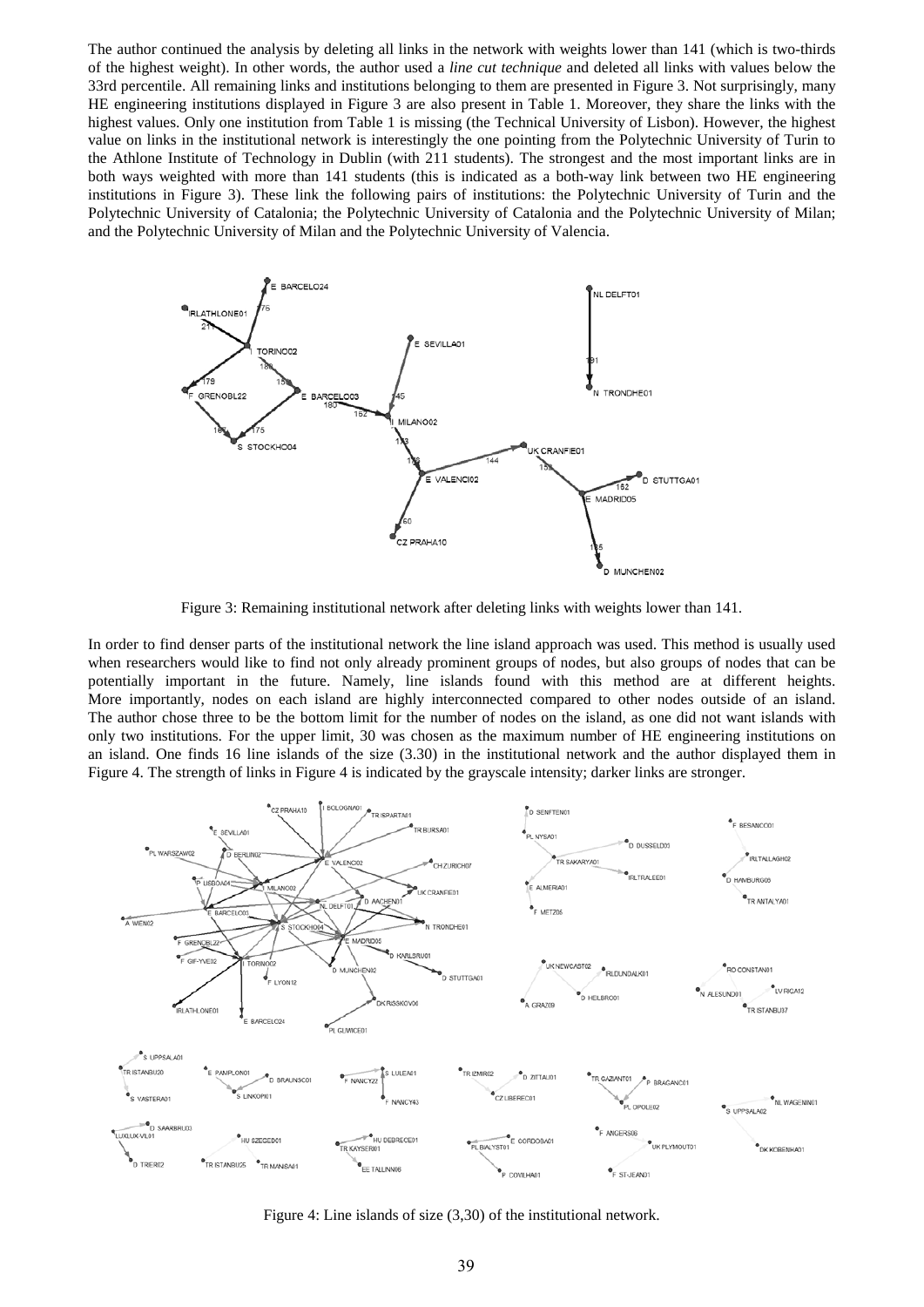In the top left part of Figure 4, the largest island with 28 HE engineering institutions can be seen. For the current analysis, this island is not very interesting as it includes all HE engineering institutions that were already discussed in Table 1 and even all institutions displayed in Figure 3. Moreover, already known HE engineering institutions play the main role on the largest island as they share higher number of links compared to other HE engineering institutions. Beside this main island, one can observe one island with seven HE engineering institutions, three islands with four HE engineering institutions and 11 islands with three HE engineering institutions. In the centre of the second largest island is the Sakarya University from Turkey. This HE institution exports Erasmus engineering students to Germany (University of Applied Sciences in Düsseldorf), Poland (University of Applied Sciences in Nysa), Ireland (Institute of Technology of Tralee) and Spain (University of Almeria).

Turkish HE engineering institutions (Akdeniz University in Antalya and Piri Reis University in Istanbul) can also be found on two of the three islands with four HE engineering institutions. Interesting findings are related to the smallest islands. Young and successful Sabanci University from Turkey exports Erasmus engineering students to Swedish HE engineering institutions (Uppsala University and Mälardalen University College in Västerås). Potentially strong collaboration between Turkish HE engineering institutions and institutions in different parts of Europe was observed. They exchanged engineering students with Northern Europe (Sweden), Central Europe (Germany, Ireland) and most frequently with Eastern Europe (Latvia, the Czech Republic, Poland and Hungary). Luleå University of Technology in Sweden is evidently very popular among French engineering students, particularly those from Nancy (National Polytechnic Institute of Lorraine and University of Lorraine). Turkish engineering students from Istanbul Aydin University and from Manisa Celal Bayar University are hosted at University of Szeged in Hungary, and engineering students from University of Luxembourg travel often to Germany (Saarland University of Applied Sciences and Engineering in Saarbrücken and University of Applied Sciences in Trier).

# DISCUSSION AND CONCLUSIONS

Engineering education represents a powerful force as HE engineering institutions represent 37% of all HE in the Erasmus process. In accordance with previous studies on the Erasmus programme in general, Spanish HE institutions were recognised as the institutions with the highest mobility of engineering students. Spain exports significantly more student than it imports, and this is similar in neighbouring country Portugal. Scandinavian countries are extremely import oriented. It should be interesting to explore the reason for such a contrast. One of the main reasons can be EEA grants, the Norway Financial Mechanism that involves Norway, Iceland and Liechtenstein. Norway's Financial Mechanism is to some extent even more attractive and, especially, financially friendlier compared to the Erasmus programme. This can be the reason that Norwegian and other Scandinavian students rarely exploit the Erasmus mobility opportunities.

At the institutional level, Polytechnic Universities in Valencia and Barcelona were at the top followed by the Technical University of Madrid. Although most HE engineering institutions are from France, no French institution can be found among the top 10 HE institutions regarding the number of engineering students exchanged. In general, institutions with the highest student mobility collaborate very well among themselves. The author found the line island, which contained many top HE engineering institutions in terms of student exchanges. This shows that the core of student mobility in the study area of engineering is quite concentrated. One can even recognise the core-periphery characteristics of the model.

Further, the line island approach identifies locally important subnetworks at lower levels. The main advantage of this method is that it also detects emerging groups. Turkish HE engineering institutions are active and Turkey can be recognised as a rapidly developing country in terms of engineering student mobility. To be more specific, Turkey can be classified as an export oriented country in terms of mobility of engineering students. Turkey exports its engineering students across Europe, but the focus is mainly on Eastern Europe.

There are many ideas about future work on this topic. It should definitely include an analysis of the time component, i.e. the longitudinal type of research. The Erasmus programme also offers mobility to professors and supporting staff. It would be interesting to make comparisons between student-professor and student-staff mobility on both country and institutional levels.

# REFERENCES

- 1. Bottcher, L., Araujo, N.A.M., Nagler, J., Mendes, J.F.F., Helbing, D. and Herrmann, H.J., Gender gap in the Erasmus mobility program. *PLoS ONE*, 11, **2** (2016).
- 2. European Commission. Lifelong Learning Programme: the Erasmus Student Mobilities for Studies (2015), 10 September 2016, http://ec.europa.eu/education/tools/llp\_en.htm#tab-4
- 3. Bode, C. and Davidson, M., *International Student Mobility: a European Perspective from Germany and the United Kingdom*. In: Bhandari, R. and Blumenthal, P. (Eds), International Students and Global Mobility in Higher Education, National Trends and New Directions. New York: Palgrave Macmillan, 69-82 (2011).
- 4. Novak, A., Čepar, Ž. and Trunk, A., The role of expected years of schooling among life expectancy determinants. *Inter. J. of Innovating and Learning*, 20, **1**, 85-99 (2016).